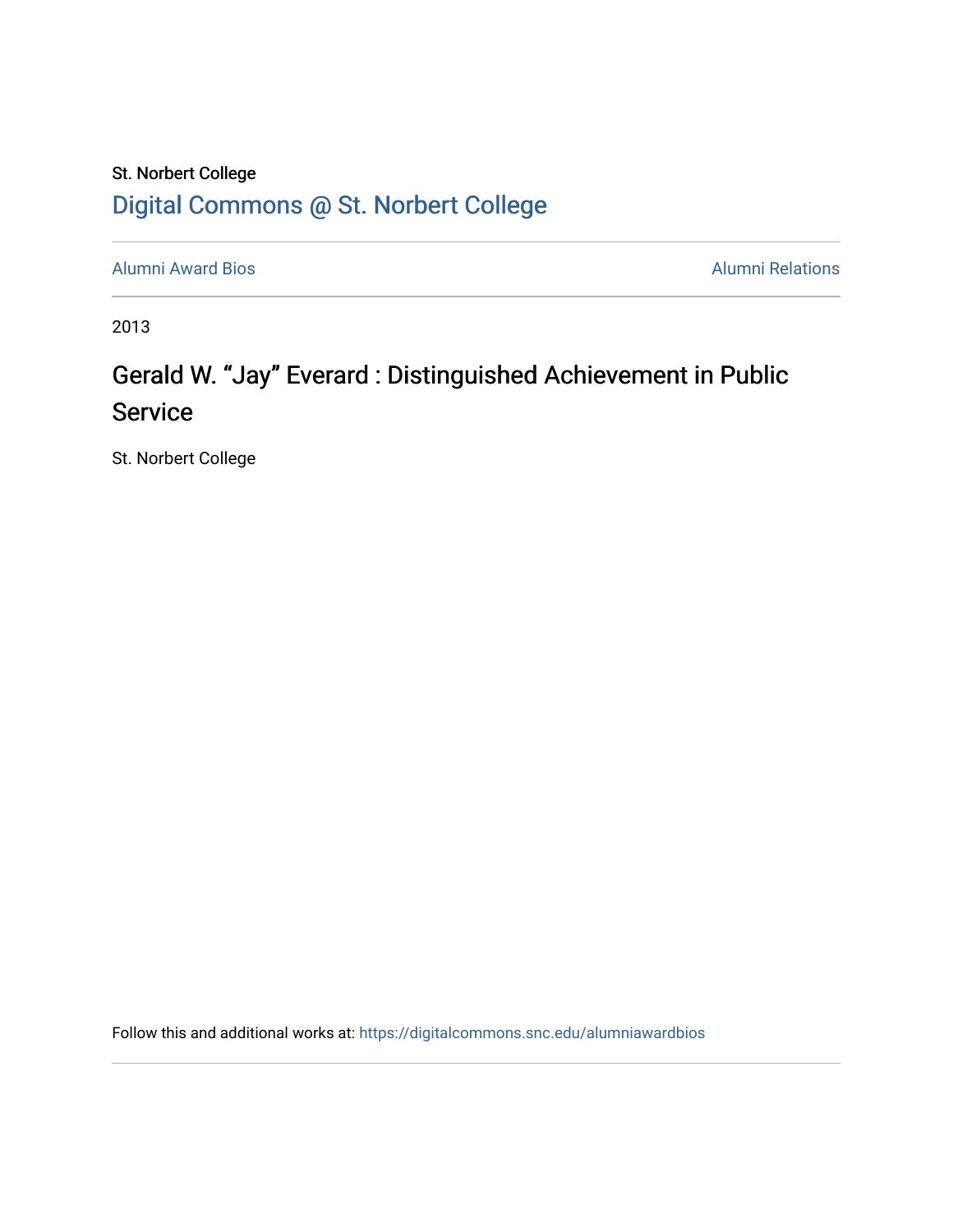



[Academics](https://www.snc.edu/academics) [Admission](https://www.snc.edu/admission) [Campus Life](https://www.snc.edu/campuslife) [Living Norbertine](https://www.snc.edu/livingnorbertine) [Athletics](https://www.snc.edu/athletics) [About](https://www.snc.edu/about)

Q

[Alumni](https://www.snc.edu/alumni/) [Alumni Awards](https://www.snc.edu/alumni/awards/) Distinguished Achievement in Public Service A

#### [Alumni](https://www.snc.edu/alumni/index.html)

[Events & Reunions](https://www.snc.edu/alumni/event/index.html) [Behind the Arch](https://www.snc.edu/alumni/event/behindthearch/) [Benefits and Services](https://www.snc.edu/alumni/benefits.html) [Get Involved](https://www.snc.edu/alumni/getinvolved.html) [Give to SNC](http://giving.snc.edu/) [Alumni Awards](https://www.snc.edu/alumni/awards/index.html) [Past Recipients](https://www.snc.edu/alumni/awards/recipients.html) [Knight Lights](https://www.snc.edu/alumni/knightlights/index.html) [Alumni-Owned](https://www.snc.edu/alumni/directory/index.html) [Businesses Network](https://www.snc.edu/alumni/directory/index.html) [Alumni Board](https://www.snc.edu/alumni/alumniboard.html) [Student Alumni](https://www.snc.edu/alumni/saa.html) [Ambassadors](https://www.snc.edu/alumni/saa.html) [Staff](https://www.snc.edu/alumni/contactus.html)

# Distinguished Achievement in Public Service



#### Gerald W. "Jay" Everard '74 [View acceptance speech](https://cascadex.snc.edu:8443/entity/edit.act?id=9c81cb758a4a06875249c469358582da&type=page#highlight)

Each year, U.S. Bank selects from among its 63,000 employees a small handful to receive the Pacesetter Award. It's an honor bestowed on a select number of employees based upon top revenue and sales production in the Private Client Reserve.

Jay Everard has won the award three times.

As senior vice president and wealth adviser for the Private Client Reserve, Jay counsels an elite group of clients in achieving their financial and personal goals. He also advises many charitable organizations, including

the UW Foundation, in managing their endowments and deferred giving programs.

He has earned the admiration and respect not just of those clients and his company, but of the business community in Madison, throughout Wisconsin and beyond.

For entirely different reasons, he has also earned the gratitude of a large group of goalkeepers, centerfielders and point guards.

Far from the boardroom, Jay has served extensively as a coach of youth soccer, Little League baseball and boys' basketball, teaching youngsters not only athletic skill sets but enduring principles of sportsmanship and teamwork.